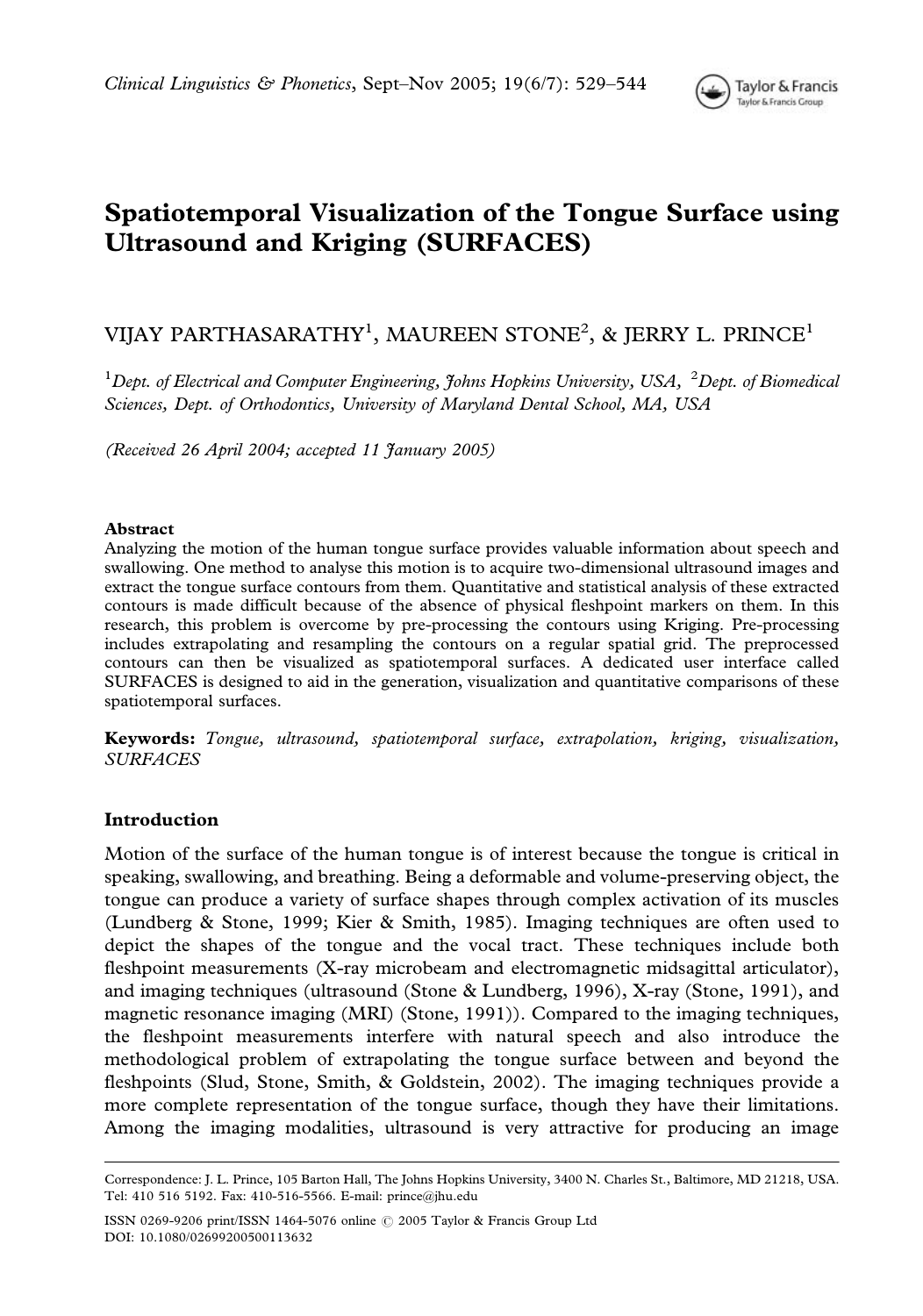sequence of tongue motion because of real-time capture rates (30 frames per second), convenience of experimentation, and cost. Ultrasound has been extensively used to analyse speech production (Stone, 1991; Keller & Ostry, 1983) and to understand the act of swallowing (Chi-Fishman, Stone, & McCall, 1998; Wein, Klajman, Huber, & Doring, 1988).

In this paper, we have used a sequence of two-dimensional ultrasound images to understand the motion of the human tongue during speech and swallowing. The sequence of images is acquired at video frame rates and represents the mid-sagittal (lengthwise) section of the tongue (Figure 1(a)). To account for the intra-subject variability in speech and swallowing, the image sequences are acquired for multiple repetitions of the same utterance or the same kind of swallow from a single subject. In order to increase the data analysis speed, automatic extraction and tracking of tongue surface contours have been implemented (Li et al.  $(2003)$ ) (Figure 1(b)). Each set of these extracted tongue contours constitutes a very high dimensional data set—a dense set of points on the tongue (typically around 100 sample points on the tongue) moving over time with data collected at a rate of 30 frames per second (Figure 1(c)).

While such high dimensional data can be visualized in a spatiotemporal fashion (see waterfall display in Figure  $1(d)$ ), quantitative comparisons like averaging and comparison, are impossible because of the absence of physical fleshpoint markers. The absence of



Figure 1. (a) Midsagittal tongue schematic with superimposed surface contours points (tip of tongue on the right); (b) midsagittal ultrasound image with tracked surface contour points; (c) sequence of tongue contours in time overlaid on each other; (d) waterfall display of contours for the word ''golly''.

 $(c)$ 

120

 $(d)$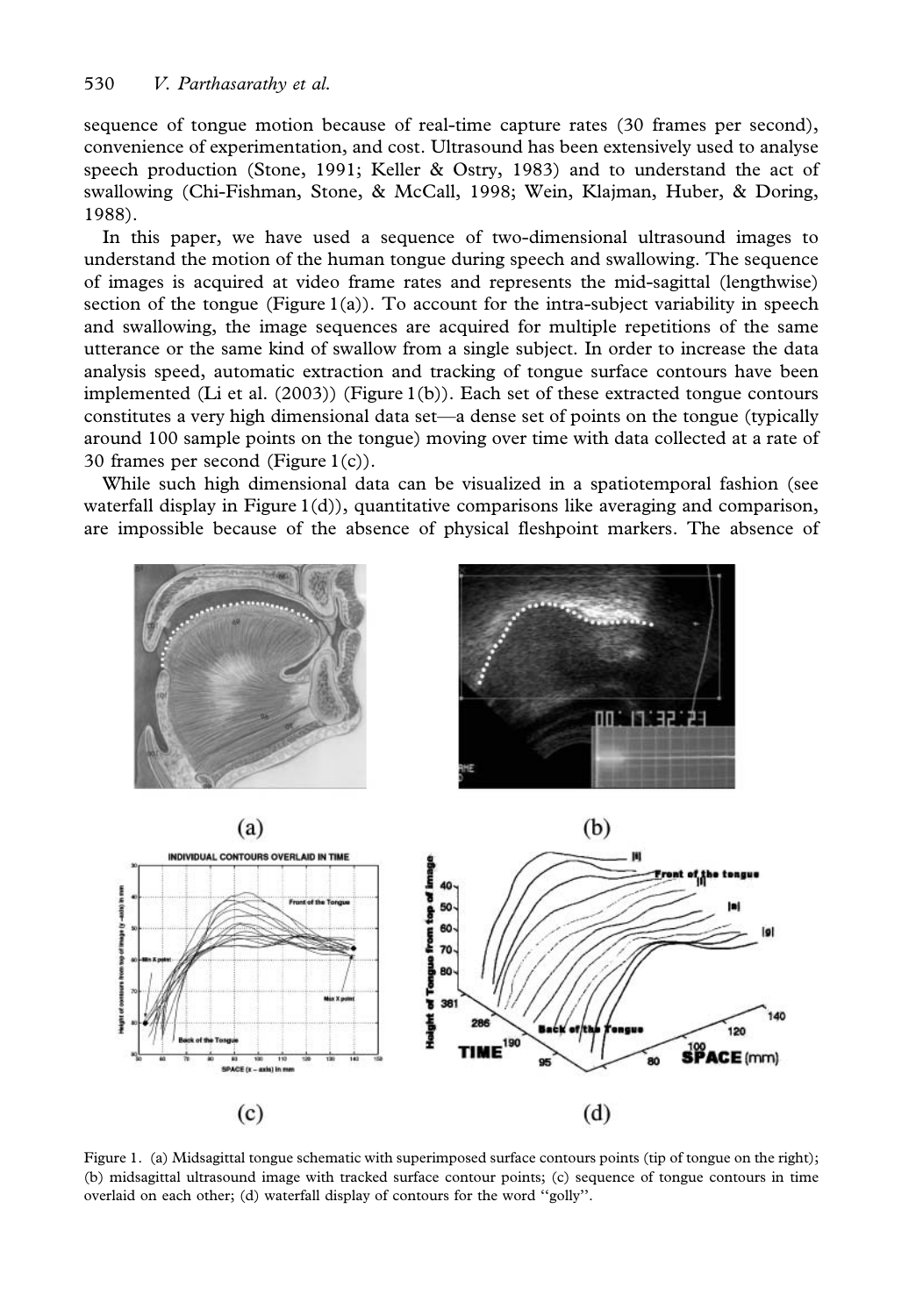physical markers implies that there is no simple point-to-point correspondence between contours, which is necessary for averaging and comparing two contours. Therefore, it is necessary that the contours be sampled on an identical spatial grid and that they be of the same length. If the contours are of equal length and if they are sampled on identical grids, then a spatial correspondence can be established between two spatial points on two contours that share the same x coordinate. But the following three factors lead to the apparent length differences and irregular sampling of contours.

- 1. Data loss at tongue tip and tongue root. The tongue tip and tongue root are difficult to image using ultrasound. The tongue tip is obscured by the air beneath it and the tongue root is obscured by the shadow of the hyoid bone. This might lead to a change in the apparent length of the extracted contours.
- 2. Change in tongue contour length. The tongue contours may be different lengths for different repetitions of the same speech-sound due to speaker imprecision. Moreover, the tongue length can change even during one utterance due to the volumepreserving nature of the tongue. For example, vertical expansion or compression must be balanced by an anteriorposterior expansion or compression, respectively, which changes the tongue length.
- 3. Contour sampling effects. An increase in the gradient of a portion of the extracted contour, increases the density of sampling in that portion. This behavior of the contour extraction algorithm results in differences both in the spatial sampling locations and local sampling density.

To address these difficulties, our strategy is to pre-process the contours by equalizing their lengths, and then resample them on the same grid. Pre-processing methods, such as registering, smoothing, extrapolating, and interpolating data, are necessary steps in many statistical applications (Ramsay & Silverman, 1997). A variety of pre-processing methods have been suggested by Stud et al. (2002). and Stone et al. (1997), for the application of principal component analysis (PCA) on coronal tongue contour data. Methods to equalize the lengths of the contours include combinations of the following three approaches: (1) truncation of the longer contours beyond a defined region; (2) extrapolation of shorter contours to the size of longer ones through linear or spline extension; and (3) padding shorter curves with constant values. The truncation approach, although good for certain kinds of contours, discards interesting and valid data from the longer curves. Slud et al. (2002) discarded the attempt to extrapolate using splines, because of unacceptable swings in the extrapolated contours; instead they used the ''padding'' approach, where the shorter curves are padded with endpoint averages. They argue that, even though padding will introduce artificial discontinuities, it did not affect the PCA methods. But, these artificial discontinuities are visually unappealing and can be a problem in other statistical analyses. In this research our approach is to extrapolate the shorter contours using Kriging which produces smooth contours without discontinuities and oscillations.

The problem of spatial data interpolation and extrapolation is common to many scientific areas, for example, image processing, economic forecasting and geostatistics. Various methods have been used for interpolation (Isaaks & Srivastava, 1989; Caruso & Quarta, 1998; Franke, 1982; Theil, 1966) e.g. inverse distance weighting, Kriging, polynomial splines, Hardy's multi-quadratic method, and tension finite difference method. Some of these interpolation algorithms have been used directly for extrapolation, but the results differ in their accuracy. Among these methods, the inverse distance weighting method is considered to be robust in terms of estimation error. This robustness is due to the weighted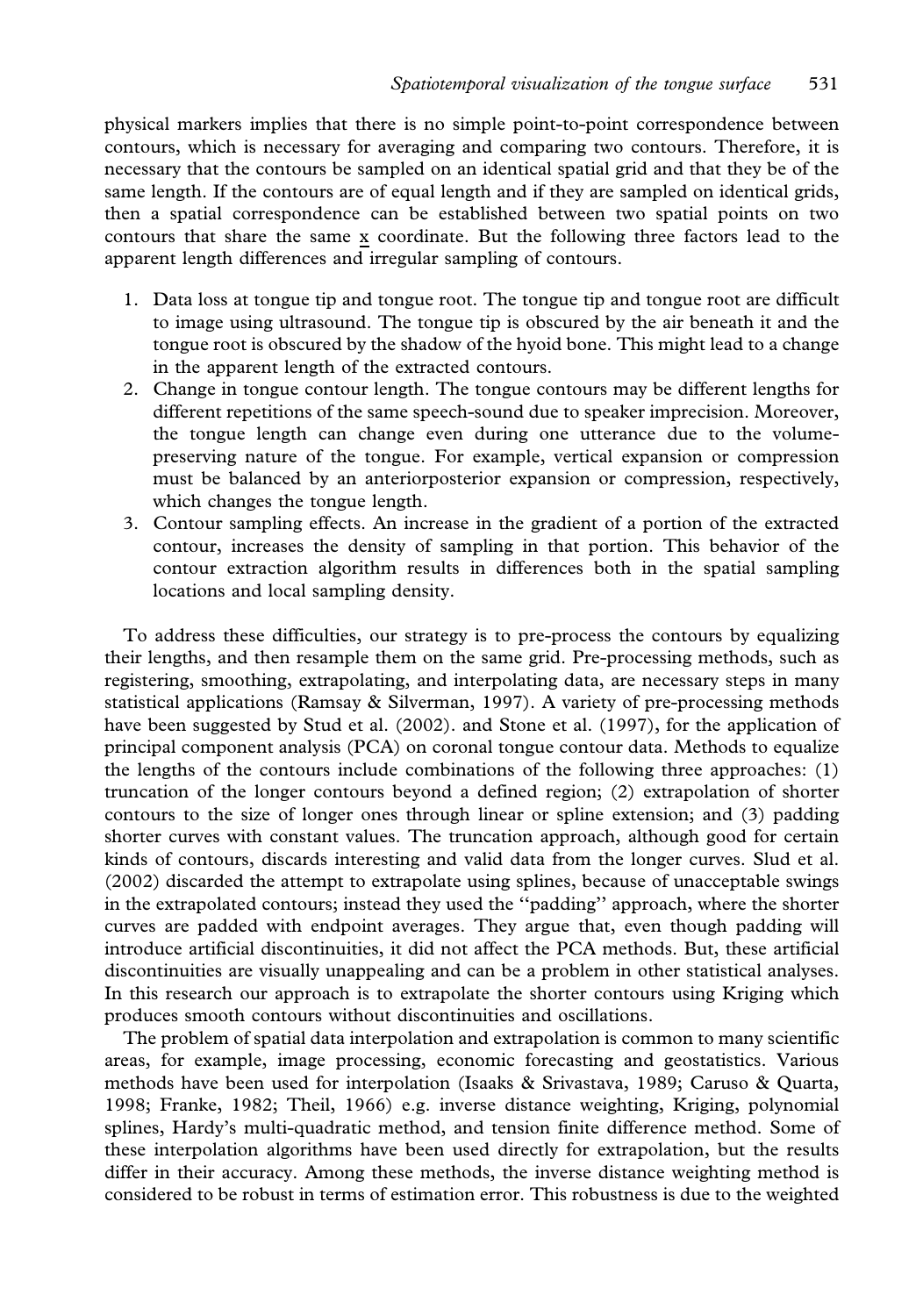averaging of data values, resulting in estimates not too far from the actual data. This method, however, introduces abrupt changes in contours, which make the contour non-differentiable, unsmooth and visually unappealing (see Figure 2(a)). This makes the contours difficult to be used for further analysis. On the other hand, polynomial splines, especially the higher order splines, sometimes lead to undesirable oscillations in the extrapolated values depending on the gradients of the values near the end of the contours (see Figure 2(a)) (Lancaster & Salkauskas, 1986; Kitanidis, 1997).

To illustrate the problem, Figure 2 shows a typical extracted tongue surface contour. The data corresponding to the extracted contour is represented in the form of a stem plot descending from the top of the plot. Note that the sampling density is higher in locations where the slope is larger, such as at the back of the tongue (on the left). This occurs because the contour itself is sampled uniformly along its length. Thus, as the slope of the contour increases, the density of sampling with respect to the x-axis also increases. Figure  $2(a)$ shows two extrapolated methods for the same data set: one using inverse square distance weighting (a special case of inverse distance weighting where the weighting exponent is two) and the other using cubic splines. In both cases the quality of interpolation within the tongue surface is good. The problem starts to appear in the extrapolated part. In the case of inverse square distance weighting, the value of the extrapolated values are constrained to stay within the values of the data. Hence there is an abrupt change in shape, which is uncharacteristic of a tongue shape. In the case of cubic splines, clearly there is a nonintuitive and extreme fluctuation in the extrapolation.

In order to avoid the above problems, we use Kriging (Christensen, 1991) to extrapolate the tongue shape. Kriging is a statistical estimation technique that uses the statistics of the sampled function to estimate a continuous function that interpolates between the sampled points and also extrapolates beyond the endpoints of the contours. The output of Kriging is a smooth, visually appealing fit of the data, making Kriging suitable for pre-processing the contours. Both the oscillation and the abruptness are absent in Figure  $2(b)$ , where the extrapolation is done using Kriging. The key to Kriging's improved performance in



Figure 2. Comparison of Kriging with inverse square distance weighting and cubic splines: (a) extrapolation using cubic splines and inverse square distance weighting; note the swing in the case of cubic spline(cross) and the unsmooth contour produced by inverse square distance weighting methods; (b) extrapolation using Kriging; note the improved performance of Kriging at the back of the tongue.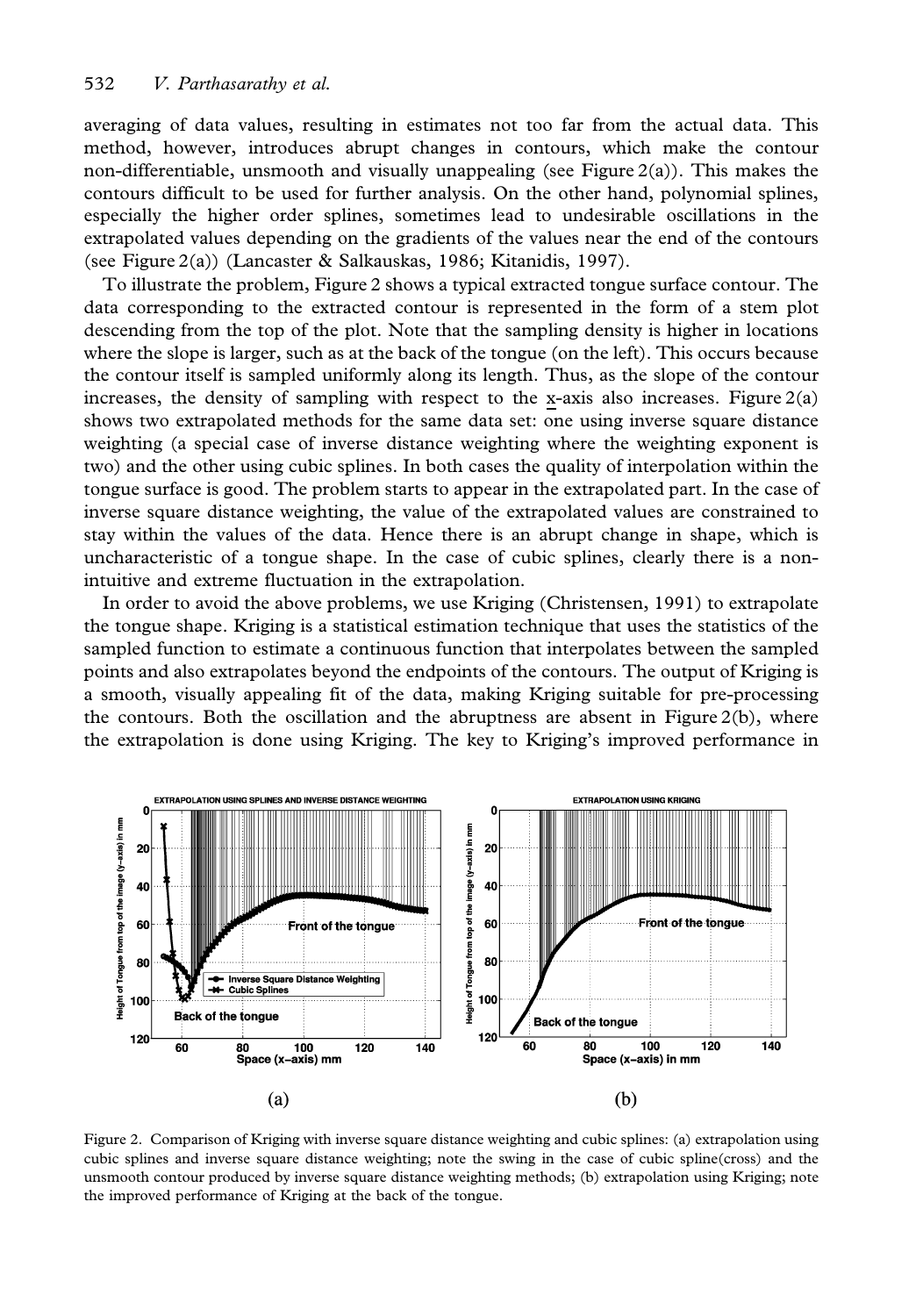extrapolation is its spatial asymptotic properties. Also, given the sample data points and their statistics, Kriging estimates a continuous function that best fits the data points. Therefore, the resulting continuous function can be resampled at any given spatial grid. After each contour has been extrapolated and resampled, the contours can be visualized as a spatiotemporal surface and can be analysed using a dedicated software tool called SURFACES, which we also present in this paper.

## Methods

### Data acquisition

We acquire a sequence of ultrasound images of the mid-sagittal section of the tongue (Figure 1(a)). The sequence of ultrasound images is acquired as the subject either speaks a given utterance or swallows a particular bolus. One of the images in an ultrasound sequence is shown in Figure 1(b), with the extracted contour overlayed as white dots. The ultrasound scan rate is set to 30 images per second. Each subject is asked to repeat the utterance multiple times (usually seven times, with the first and last omitted from further processing) in order to account for the intra-subject variability in speech production. The audio data is also recorded, but it is not directly useful in the context of this paper. The sequence of images is acquired both in analog and in digital format. The images are then input into the contour extraction program, which is described in the next section.

### Automatic contour extraction and tracking

Each image in the sequence is processed using the algorithm proposed by Li et al. (2003). The algorithm uses a discrete form of deformable contours and imposes speech, tongue, and ultrasound imaging constraints. The initial contour of the tongue shape is user-defined; it is then used as the initialization for the deformable model. Using the initial contour and the model constraints, the algorithm tracks the tongue surface over the series of images. The algorithm also imposes regularizing constraints on the deformable contours, so that the resulting contour is smooth. Each contour is represented as a set of y values, which represents the height of the tongue (calculated from the top of the image) measured at sampling locations determined by the x values (Figure  $1(c)$ ). A dedicated software tool incorporating the algorithm is used to extract and track the contours from the ultrasound image sequences (see Li et al., 2003, for more details). These contours are the input for the pre-processing using Kriging.

### Introduction to Kriging

Kriging (pronounced with a long i-vowel) is named after the South African mining engineer D. Krige who developed it for estimating mineral deposits from scattered ore samples (Isaaks & Srivastava, 1989; Parrot, Stytz, Amburn, & Robinson, 1993). Since then it has been used to interpolate spatially dependent data in a wide variety of disciplines. Kriging is a modified linear regression technique that estimates a value at a point by assuming that the value is spatially related to the known values in the neighborhood of the point. Kriging computes the value for the unknown data point using a weighted linear sum of known data values. The weights are chosen to minimize the estimation error variance while keeping the average estimation error zero. Hence, Kriging is called the best linear unbiased estimator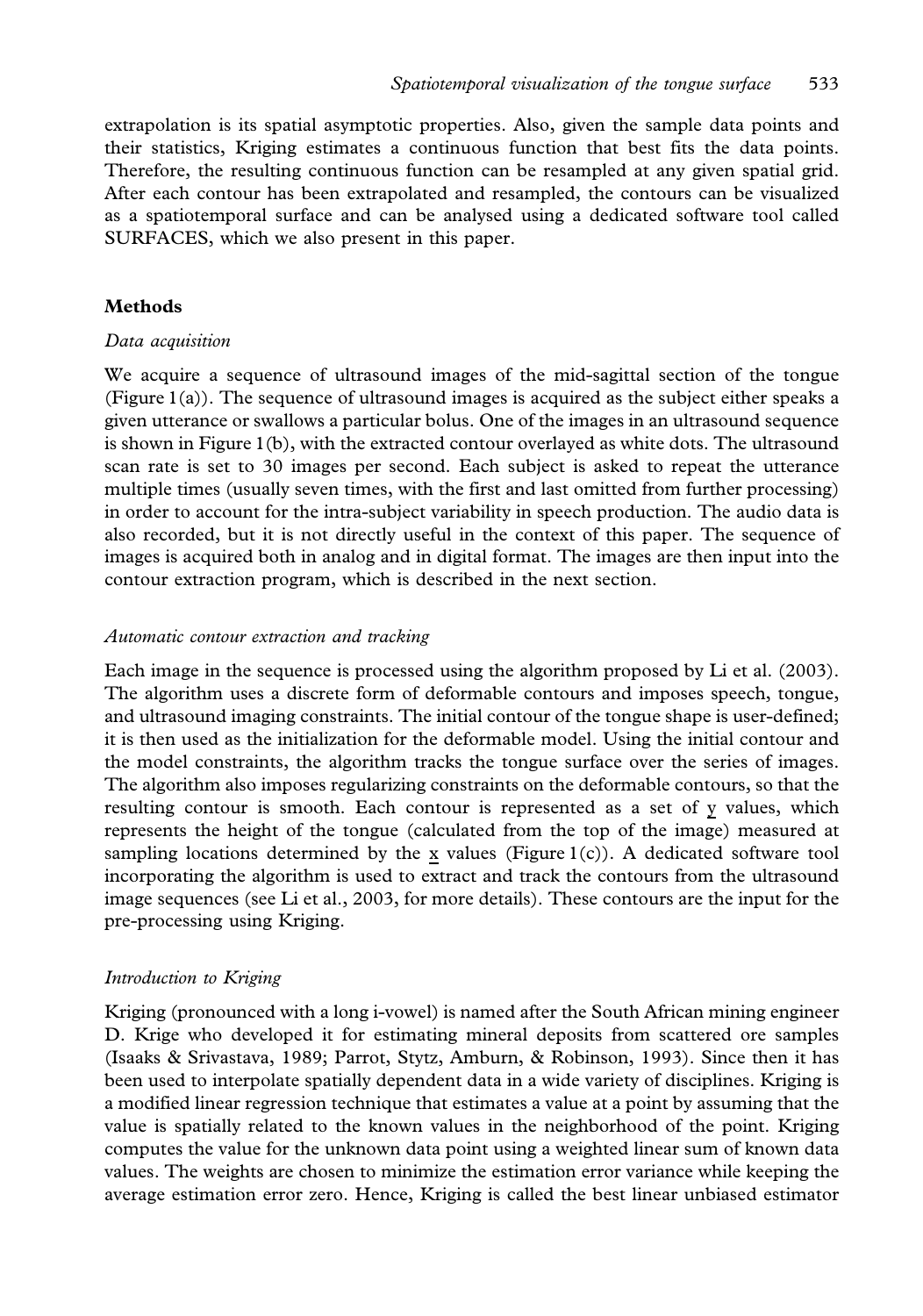because it theoretically tries to minimize the variance of estimation error, while being an unbiased estimation procedure (Parrot, Stytz, Amburn, & Robinson, 1993).

Direct minimization of error variance is not possible because the true values are unknown. Hence, Kriging uses a random function model, where the data points are assumed to be realizations of random variables and the point to be estimated is also a random variable. These random variables are assumed to have specific covariance structure; selection of which is crucial in the estimation procedure. So given the model, the error variance can be modelled and then minimized under the unbiasedness constraint to get the Kriging solution.

### Derivation of Kriging solution

Given observations at spatial points  $x_1, x_2, \ldots, x_p$ , we want to estimate the value of the function at any spatial point x. Kriging estimates a continuous function  $s(x)$ , so that the average estimation error is zero and the error variance is minimum. Since Kriging estimates a continuous function, we can get the value of the function at any point x.

In our case, the observations are the " $y_i$ " values that measure the height of tongue contours from the top of the ultrasound image at sampling points " $x_i$ ". Since the  $x_i$ 's are one-dimensional, we let  $x=x$ , a one-dimensional variable. Kriging models the estimated function  $s(x)$  as consisting of two components

$$
s(x) = u(x) + f^{T}(x)d.
$$
 (1)

The first term  $u(x)$  is a zero-mean random function with known covariance function  $k(x_a)$  $x<sub>b</sub>$  (Kerwin, 1999). The covariance function models the spatial correlation in the data. The second term  $f^{T}(x)$ d is the mean of the function  $s(x)$ . The term  $f(x)$  is  $r\times 1$  vector of known "drift functions" and d is the  $r\times1$  vector of unknown "drift coefficients". The mean of the function  $s(x)$  is deterministic, but unknown. Usually the drift functions are taken to be monomials of degree less than or equal to a chosen value q. In our 1-D case,  $r = q + 1$ . Given the shape of the tongue contours, we have selected  $q=1$ , which leads to linear drift functions  $(r=2)$ ,

$$
\mathbf{f}(x) = [1 \ x]^{\mathrm{T}}.
$$

Intuitively, Kriging can be seen as estimating two components of the contour  $s(x)$ . The mean,  $f<sup>T</sup>(x)d$ , captures the global shape of the contour, while the zero-mean random function,  $u(x)$ , captures the variation of the contour around its mean. The mean is a linear combination of drift functions. In this research we use linear drift functions which means that the global shape of the contours is captured with a linear function with a given slope and an intercept. The variation around the mean is captured by the zero mean random function  $u(x)$ . The behaviour of these two components is critical in determining how the extrapolated curve will look. A brief discussion on the extrapolation properties is discussed after the Kriging solution has been developed.

Given this statistical model for the data, Kriging produces the Best Linear Unbiased Estimate (BLUE), which consists of a lineazr combination of the observations.

$$
\hat{s}(x) = a^{\mathrm{T}} y,
$$

where y is a vector of the observations ('y values) at  $x_1, x_2, ..., x_p$  and  $a(x)$  is a  $p \times 1$  vector of coefficients, which we want to estimate. The constraint of unbiasedness of the estimate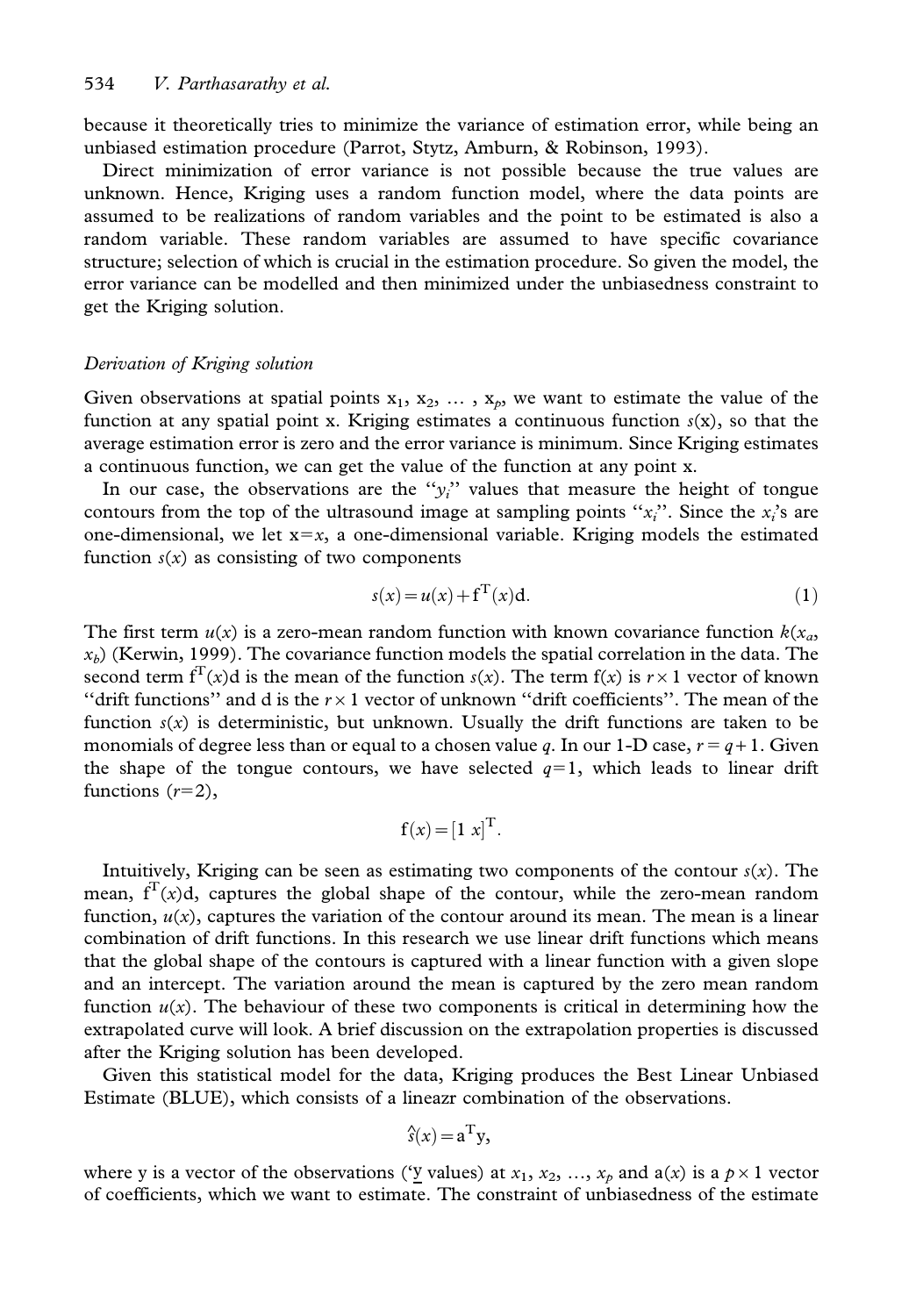leads to the constraint on the coefficients,

$$
Fa(x)=f(x),
$$

where

$$
F = [f(x_1) \dots f(x_p)], \qquad (2)
$$

which is an  $r \times p$  matrix. The Kriging estimate is then obtained by finding  $\hat{s}(x)$  which minimizes the estimation error variance

$$
E\left[\left(s(x) - \hat{s}(x)\right)^2\right]
$$

subject to the unbiasedness constraint. The constrained minimization problem can be solved using the method of Lagrange multipliers and the solution depends only on  $f(x)$ , F, data covariance matrix

$$
K = \begin{bmatrix} k(x_1, x_1) & \dots & k(x_1, x_p) \\ \vdots & \ddots & \vdots \\ k(x_p, x_1) & \dots & k(x_p, x_p) \end{bmatrix},
$$
 (3)

and the covariance vector

$$
k(x) = [k(x, x_1) \dots k(x, x_p)]^T.
$$
 (4)

The solution is

where

$$
\hat{s}(x) = \mathbf{k}^{\mathrm{T}} \mathbf{w} + \mathbf{f}^{\mathrm{T}}(x) \hat{\mathbf{d}},\tag{5}
$$

$$
w = K^{-1} \left[ I - F^{T} \left( F K^{-1} F^{T} \right)^{-1} F K^{-1} \right] y,
$$
  
\n
$$
\hat{d} = \left( F K^{-1} F^{T} \right) F K^{-1} y.
$$

For more details on the derivation of Kriging, please see reference 21. Details of the algorithm implemented in this paper are given in Appendix A.

Thus, the solution of Kriging is a continuous function  $\hat{s}(x)$ , which can be resampled on an arbitrary spatial grid, thus overcoming the irregular sampling problem. Notably, the spatial grid can include extrapolated points that are beyond the original range of  $x<sub>i</sub>$ 's over which the data was collected. This compensates for apparent length changes of tongue contours because of data loss and speaker imprecision.

The selection of the covariance structure of the data is important in Kriging estimation. In our algorithm, we use the generalized covariance function,  $k(x_a, x_b) = ||x_a - x_b||^2 \ln ||x_a - x_b||^2$ . The use of this covariance function makes our Kriging solution the same as the thin-plate spline solution (Bookstein, 1989). Thin-plate spline is an interpolation method that estimates a smooth curve that passes through all given data points so that the final curve is minimally bent. The name ''thin plate spline'' refers to a physical analogy involving the bending of a thin sheet of metal, when the tongue heights are set as deflections of the metal plate in the z-direction. In our case, we deal with a 1-D analog of this bent metal sheet. It has been shown that the thin-plate spline is a special form of Kriging (Kent & Mardia, 1994) and under certain conditions they are the same.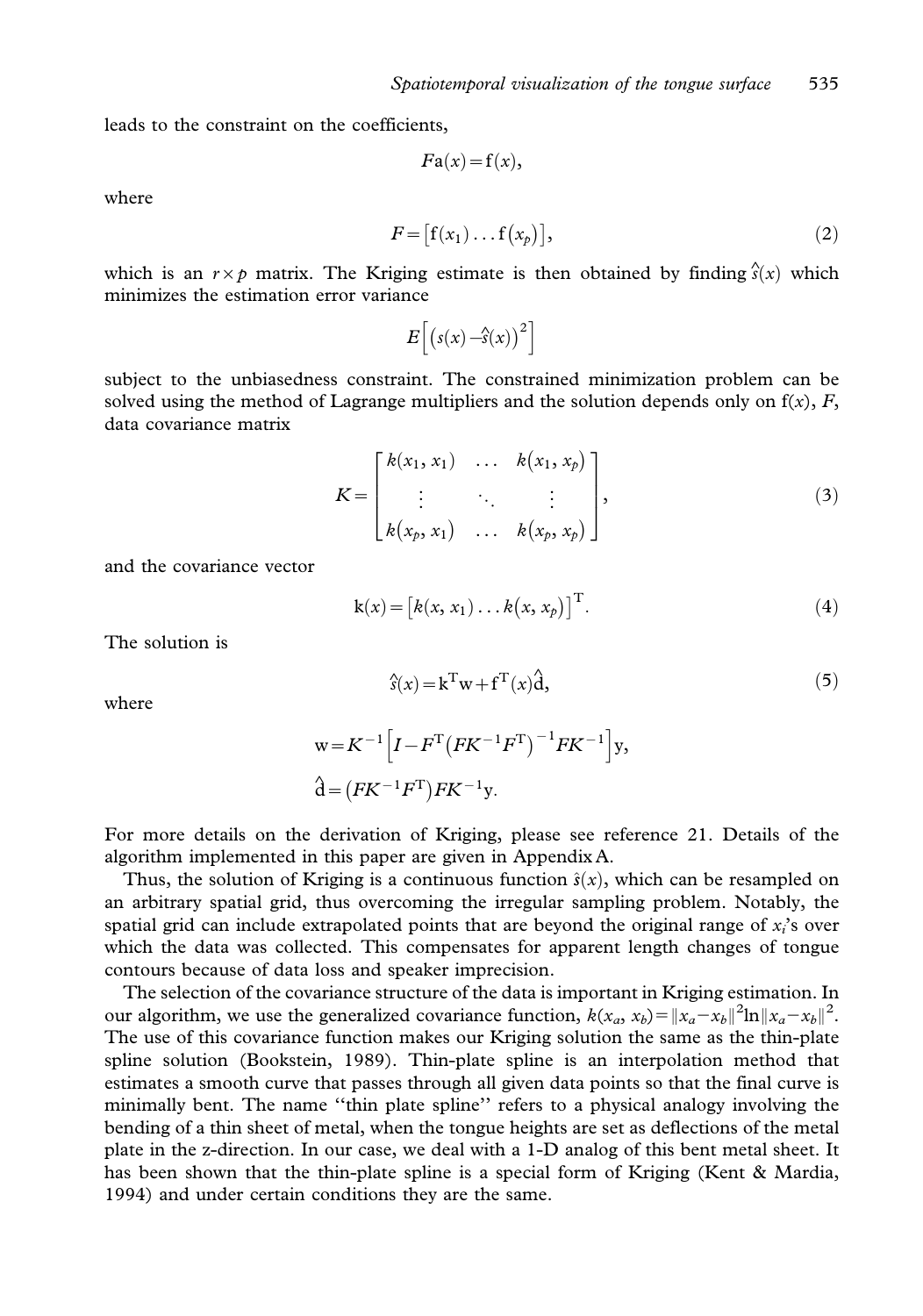Thin plate splines are smooth and asymptotically parallel to the mean of the estimated function. In the extrapolated region, while the zero mean random function tends to flatten out, the mean function continues on its trend, thus dominating the behavior of the curve. So, during extrapolation the contour typically follows the global trend of the contour, which in our case is linear because of the use of linear drift terms. Since the thin-plate spline solution has a smoothing term built in, the extrapolation will be smooth. Unacceptably huge drifts can occur while extrapolating with thin-plate splines; but it happens only at points that are much further away from the data, when compared to the spread in data locations. In typical cases, we extrapolate less than 6 mm on either side of the tongue, where the extrapolation performs reasonably well. A detailed validation of the quality of the extrapolation and the estimation errors are presented later in this paper.

A typical ultrasound data set contains 13–40 contours depending on the length of the speech utterance or swallow and the video frame rate of the ultrasound scanner. Each contour is extrapolated and resampled using the above method. Then the contours are stacked as a spatiotemporal surface (see Figure 3(b)). Similar processing can be done on different repetitions of the same speech utterance or swallow, and resulting surfaces can be averaged to yield an average spatiotemporal surface.

### SURFACES software

Figure 3(a) shows a snapshot of the graphical user interface (GUI) for SURFACES (available for download at http://www.speech.umaryland.edu/software). The GUI and the algorithm were implemented in MATLAB Version 6 (Mathworks, Natick, MA, USA) and ported to a stand-alone version. The GUI has five main panels. The functions in the first and second panels pre-processes individual contour for further analysis. The program reads in the initial contour sequences and allows the user to select maximum and minimum values of x, within which each contour will be cut or extended, smoothed (estimated) using Kriging and then resampled. The ''Krige and Show Surface'' button kriges all the contours resulting in a spatiotemporal surface, as shown in Figure 3(b). This surface looks similar to the waterfall display in Figure 1(d). Unlike the waterfall display, this surface can be directly used for further processing (e.g., averages, differences etc), because all the contours have an equal number of samples on the same grid.



Figure 3. (a) A snapshot of the SURFACES software and (b) a spatiotemporal surface of the word "golly".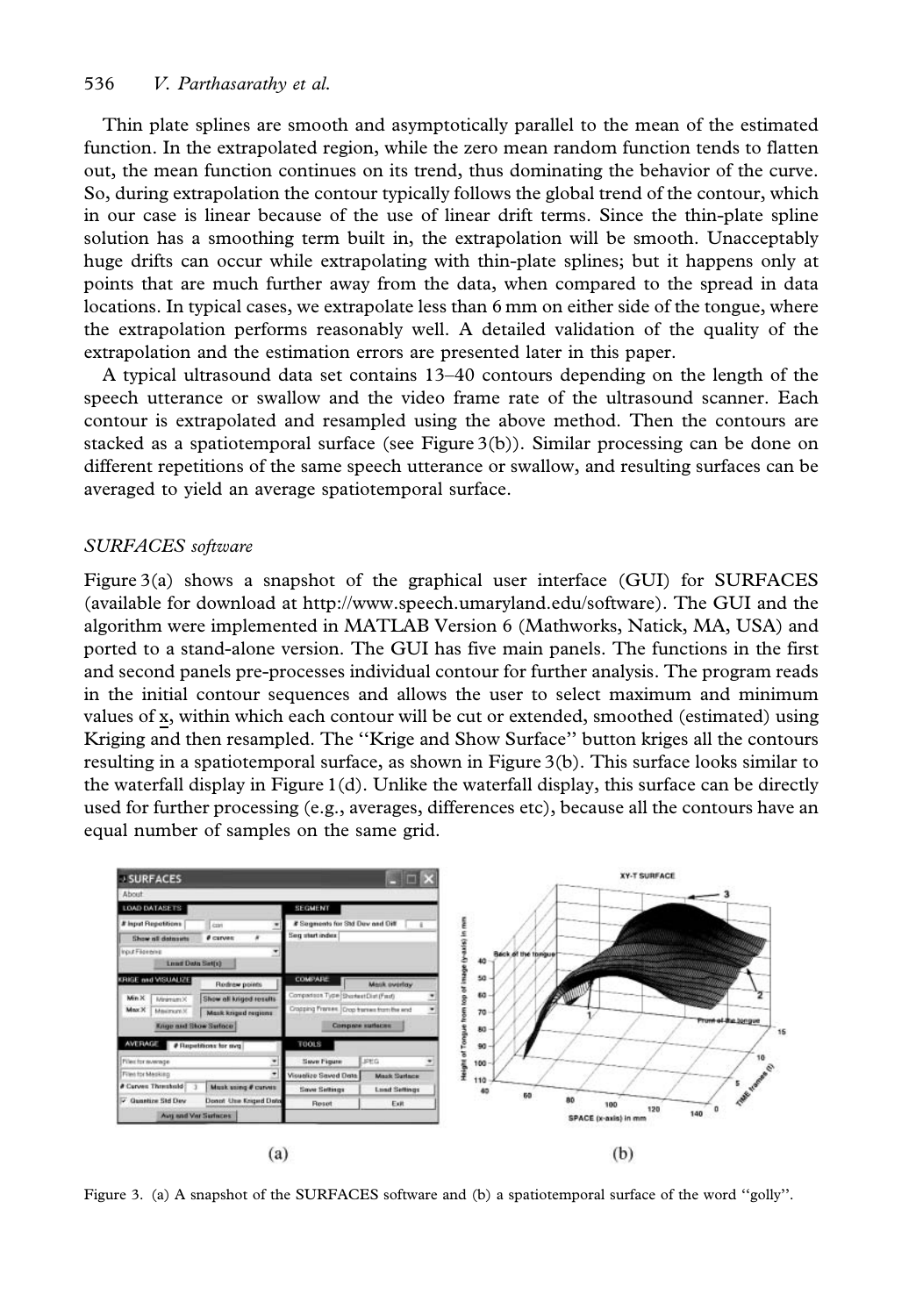The spatiotemporal surfaces that are derived from the kriged contours can be used to qualitatively analyse a speech utterance. For example, Figure 3(b) shows the spatiotemporal surface for the word ''golly''. Noting that the front of the tongue is on the right, the nearest contour shows the "g", which is arched in the middle (see 1 in Figure 3(b)). As time advances, the tongue flattens and the tip rises for the "l" [see 2 in Figure 3(b)]. Finally the tongue arches again for ''y'' [see 3 in Figure 3(b)].

Panel 3 of the software is for averaging different repetitions of the same utterance that have been kriged and resampled in Part 1. Since the samples are on a regular spatial grid, the averaging is done for different y values at each x coordinate. By averaging different y values at each x coordinate, we are implicitly making a point-to-point correspondence of different y values which share the same x coordinate. The result is an averaged spatiotemporal surface, and a variance surface. Panels 4 and 5 of the software are used for comparison of two spatiotemporal surfaces like overlaying surfaces and calculating local or global differences. These spatiotemporal surfaces can be either individual repetitions or average surfaces (see Figure  $4(a)$  for an example of an overlay of two such surfaces). The current version of SURFACES implements two algorithms for calculating the difference



Figure 4. Applications of SURFACES: (a) overlay of two spatiotemporal tongue surfaces of the word ''golly''. Mesh surface was spoken in ''upright'' position and the filled surface in ''supine'' surface. (b) Difference between the two spatiotemporal surfaces in form of an image. (c) Spatiotemporal surface of a 20 cc swallow. The water is contained in front of tongue, then propelled backwards, followed by tongue surface elevation after the water's passage. (d) Visualization of the swallow as an image with grey-scale denoting height. Note in (c) and (d) the black lines separate the regions that contain real data from the regions that contain extrapolated data.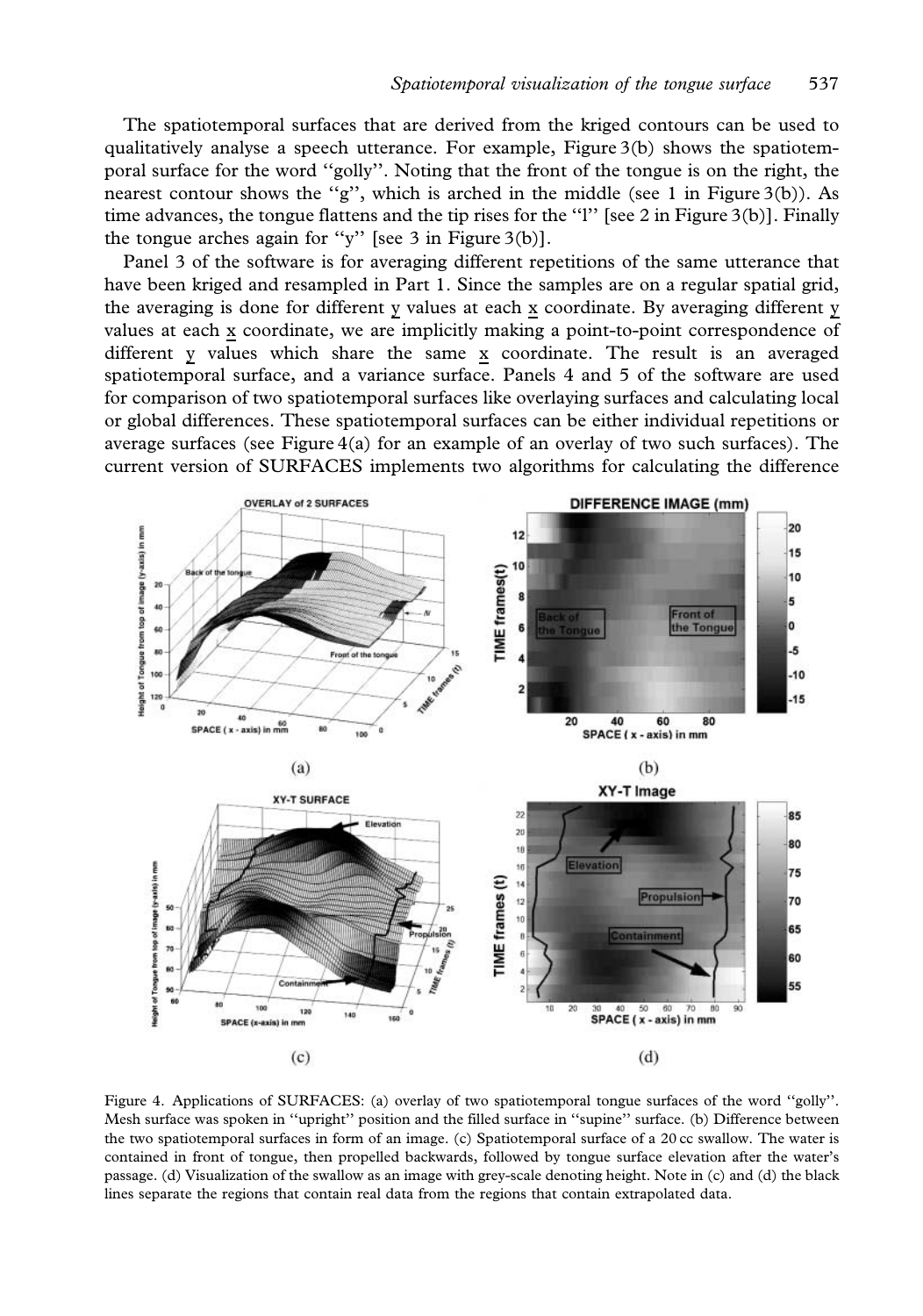## 538 V. Parthasarathy et al.

between spatiotemporal surfaces. These include a simple difference of y at each x and a nearest-neighbor algorithm (Stone et al. (1997)) to find the shortest distance between two surfaces. These distances are further used for calculating L2 difference norms and root mean squared differences. More details about the algorithms used can be found in the user manual for SURFACES (http://www.speech.umaryland.edu/software).

# Results and applications

Applications of the SURFACES software is demonstrated on two kinds of data: (1) speech data collected to find the effect of gravity on tongue and (2) swallowing data collected to find the effects of anterior open bite on swallowing stability.

# Application to speech data

This application demonstrates the use of comparative analysis between two spatiotemporal surfaces corresponding to two different speech utterances. The goal of this study was to understand the effects of gravity on the tongue during speech (Stone, Davis, Douglas, NessAiver, Gullapalli, Levine, & Lundberg, 2001). The subjects were asked to repeat the same utterances in a supine position first and then in an upright position. Tongue contours were extracted from the ultrasound data, kriged, averaged and visualised using SURFACES. The overlaid surfaces in Figure  $4(a)$  shows a typical result during the utterance of the word ''golly''. We see that the supine surface (filled surface) is rotated backward from the upright surface (white mesh) during the entire word. A secondary effect that can also be observed is that tongue tip is elevated in the supine position during the ''l'' (see arrow). The two surfaces can also be visualised as a difference image (Figure 4(b)) with the colors denoting the amount of difference between each pixel of the two surfaces.

# Application to swallowing data

This application demonstrates the use of visualizing the spatiotemporal surfaces and drawing qualitative physiological inferences from it. This experiment studied the effects of anterior open bite on swallowing stability (Noorani, 2003). Figure  $4(c)$  shows the spatiotemporal surface of a 20 cc water swallow. We observe that the water is initially contained anteriorly, with the tongue tip depressed and the back elevated to protect the airway. Subsequently, the tongue deforms around the bolus as it is propelled backwards. Finally, the tongue elevates from front to back to make contact with the palate after the water's passage. This spatiotemporal surface can also be rotated to various views. Figure  $4(d)$  shows the spatiotemporal surface of Figure  $4(c)$  as a 2-D image where the color denotes the tongue height. The black lines in Figures 4(c) and (d) separate the regions that which contain true data from the regions that contain extrapolated data.

# Validation of contour extension

Recall that, given the data values at specified spatial points, a Kriging solution estimates the value at any spatial point. The Kriging estimate is the ''best'' in the sense that it theoretically minimizes the error variance while maintaining the mean error zero. Hence it is possible to get an estimate of the minimum error variance even before the estimation is done. But this estimate of the minimum error variance is the predicted error variance of the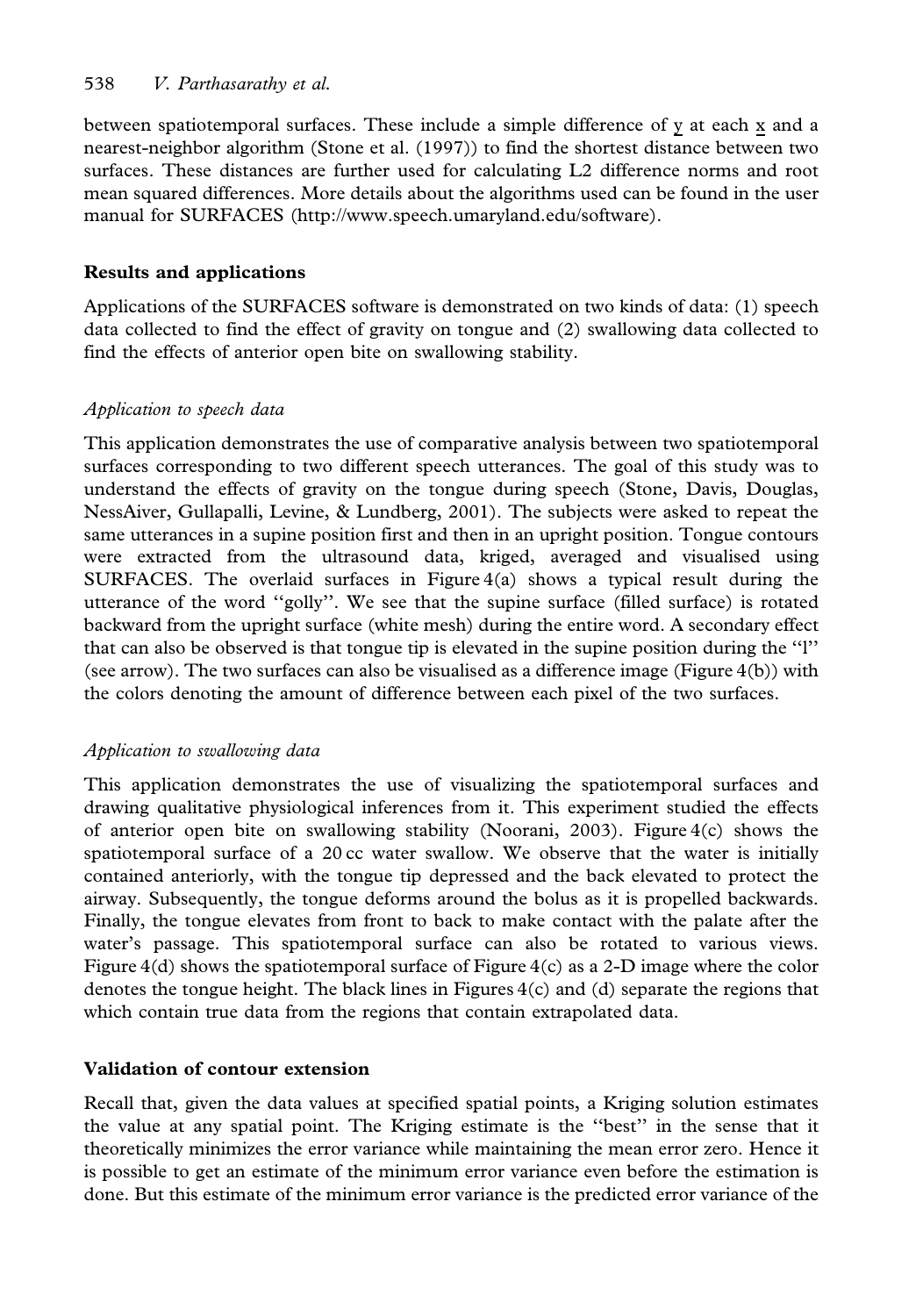model and cannot be completely trusted without testing the model on real data (Isaaks & Srivastava, 1989). The validation test on real data is more crucial in the case of extrapolation, since the range of errors produced in extrapolation tends to be larger than in interpolation.

### Validation materials and methods

A total of 1612 tongue contours were used for the validation test. The data was collected for the upright-supine study (Stone, Davis, Douglas, NessAiver, Gullapalli, Levine, & Lundberg, 2001) and was in compliance with an approved human subject experiment protocol. The validation data set contained contours from four different words (golly, oslo, he sought, he taught), five different speakers and two different positions (upright and supine).

Portions of the tongue contour of length approximately 1 mm, 3 mm, 5 mm and 10 mm were artificially cut (see Figure 5). All the lengths are distances along the surface of the tongue contour and not along the spatial axis (x-axis). The center region combined with the lighter gray (lower) regions was the initial full contour. The artificial cuts were made from both the back and the front of the tongue contour (gray) regions in Figure 5). These cuts simulated the loss of data and the apparent change in length as discussed in the introduction. Kriging was then used to restore these cut portions (black regions in Figure 5) and the error was measured as estimated curve minus the true curve. This procedure was done for all the 1612 contours. The errors were also averaged separately for the front and the back of the tongue. Standard deviation of the errors was also calculated.



Figure 5. Validation experiment: the center line along with the lower lines (grey) on either side is the actual tongue contour. The edges are artificially cut in order to see how Kriging performs in extrapolation. The last data points on the edge of the contour are represented as black circles. The extrapolated lines (black) are the contours that Kriging estimated. The difference between the black and grey regions is measured as error.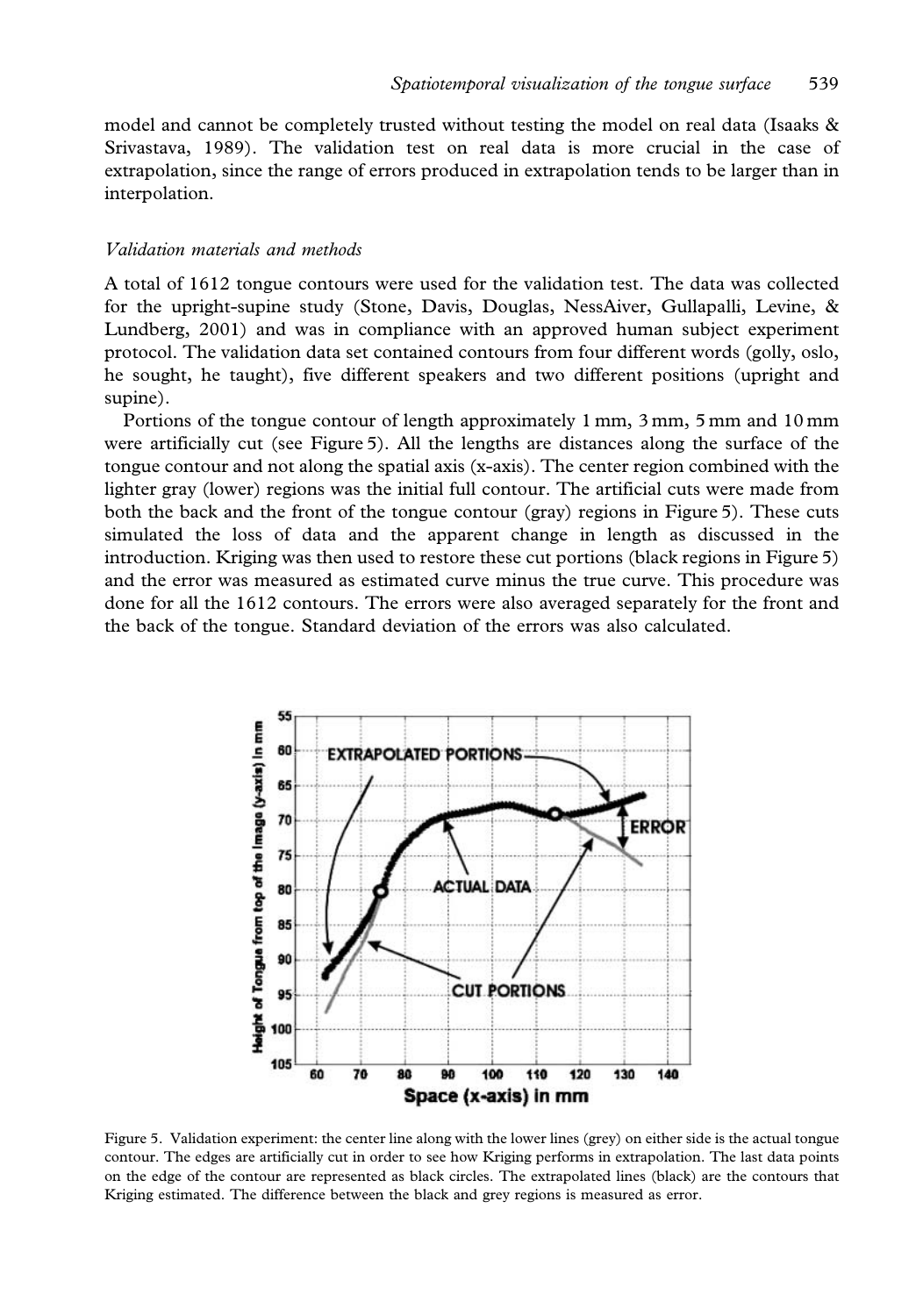### 540 V. Parthasarathy et al.

### Validation results

Figure 6 shows the average errors (at each point) for the four different length cuts. The black curve shows the error at the back of the tongue, whereas the gray curve shows the error at the front of the tongue. The x-axis in these graphs represents the distance from the estimated point to the cut, (i.e., the last data points on the edge of the contour represented as black circles in Figure 5). Error bars represent standard deviation. For a given length of extrapolation, the error measures in Figure 6 give an estimate of the amount of confidence that can be placed on the calculated values, depending on whether the extrapolation is done in the front or in the back of the tongue. For example if the contour is extrapolated to a length of 5 mm (Figure  $6(c)$ ), then at a point 4 mm away from the actual data, the expected error is around -3.2 mm in the back and around -4 mm in the front of the tongue. Also, we note that in all cases the error is negative, which implies Kriging always underestimates the values. This underestimation of the true curve is because, the extrapolated contour tries to follow the global shape of the tongue contours, which in many cases, a line with a positive slope. Therefore, in the front of the tongue, the extrapolated contour curves up, whereas in



Figure 6. Validation results: mean errors in estimation when the length of tongue contour cut is (a) 1 mm (b) 3 mm (c) 5 mm and (d) 10 mm. The error bars represent standard deviation. The x-axis denotes distance along the surface of the tongue, not the distance along the spatial axis (x-axis). The grey curves denote the errors in the front of the tongue and black denotes the errors in the back of the tongue.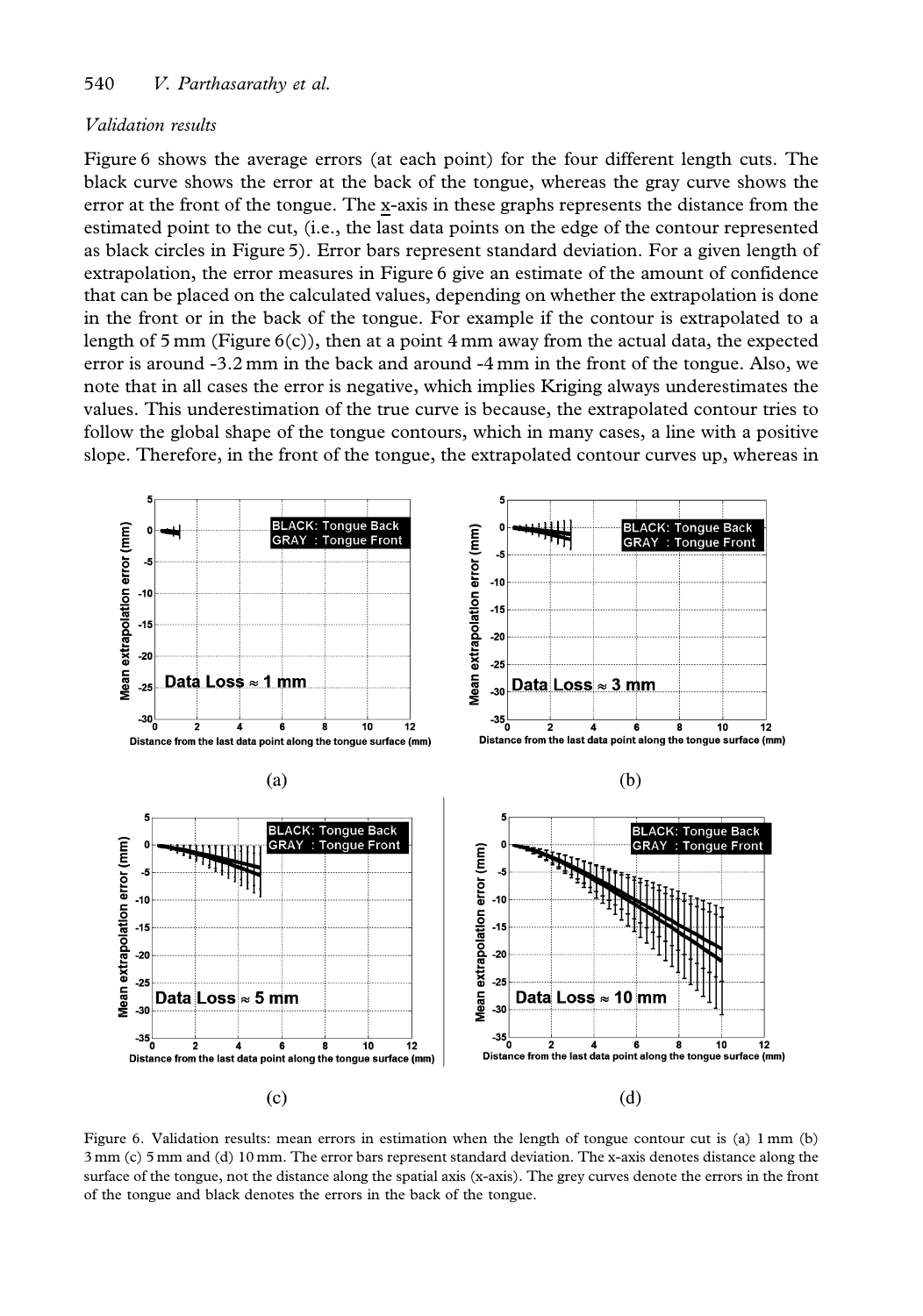the back of the tongue the extrapolated contour curves down. In the actual data the back of the tongue slopes downward, whereas the front of the tongue stays flat, in most cases (see for example Figure  $1(c)$ ). Hence, we see that error at the front of the tongue is slightly, but consistently, higher than the back of the tongue. This behavior, however, depends entirely on the global scope of the particular tongue surface that is being analysed.

Figure 7 represents the worst case analysis of Kriging extrapolation. Maximum expected error is plotted as a function of the length of tongue cut for both the front and the back. The maximum error occurs at the point which is farthest away from the data. The maximum error and the error variance also increase with increasing length of data loss.

#### Discussion

We notice that the errors are large when the amount of extrapolation is large. It is natural to expect this trend because we are moving away from where actual data exists. The inverse distance methods may provide a lower error measure because the values are always constrained to be within the data values. But this lower error measure does not have a physical meaning and is only of statistical interest. This is because the curve estimated using inverse distance methods has large discontinuities, thus ignoring the physical reality of the tongue. Moreover the contours that are estimated using inverse distance methods can neither be used for averaging repetitions nor for doing comparative studies.

It is also important to note that the errors mentioned in this section are extrapolation errors. Using Kriging with the generalized covariance function for interpolation is extremely robust and the estimates have a very low value of errors (Isaaks & Srivastava, 1989) (see Figure 2(b)). So, the values estimated in the interior of the tongue have low errors (see the central overlapping region of the gray and black curves in Figure 5).

Even though the Kriging solution is useful for visualization, averaging and comparative analysis, physiological inferences derived using these extrapolated regions should be used with caution because the extrapolation errors. On the other hand, interpolation error is very small and hence the quantitative measures in the non-extrapolated regions of the tongue can be used with high degree of confidence. With regard to the issue of knowing which regions of the contours are extrapolated, the SURFACES software has two important features: (1) When visualizing a spatiotemporal surface a mask is generated which tell the



Figure 7. Maximum errors: maximum expected errors in estimation as a function of the length of tongue cut.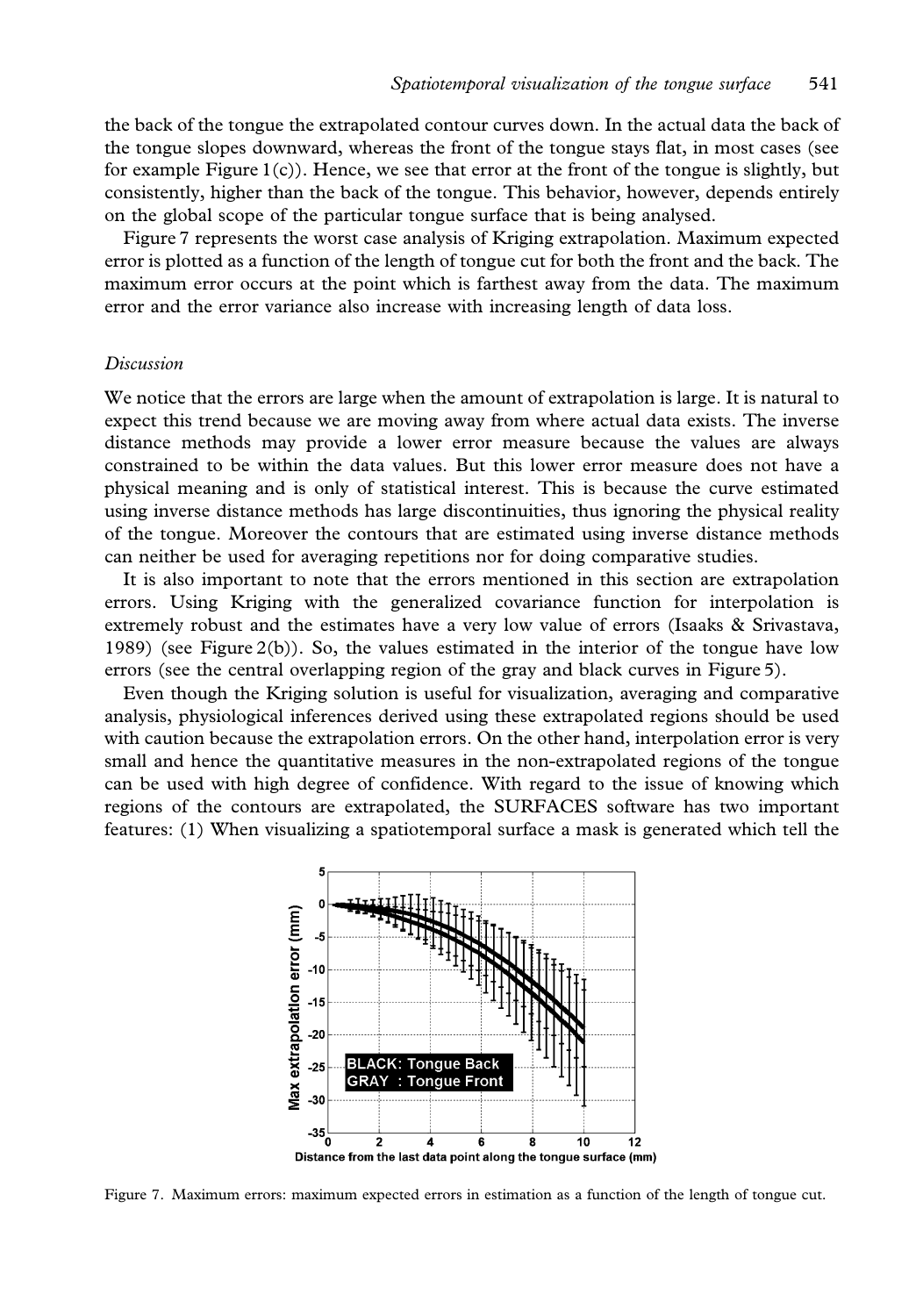user which data points are real and which have been artificially Kriged (Figure 4(c) and (d)); (2) when averaging different repetitions, rules have been implemented so that an averaged value will be geznerated only at those x points where a certain number of real (non-extrapolated) y values are available.

One of the limitations of Kriging is that its solution, like all spline-based interpolation methods, becomes unstable if there are two points with the same x value, but different  $\nu$ values. This situation can occur when the tongue surface curls or when the tongue surface becomes exactly vertical. In these cases, Kriging might fail to give reasonable contours. Therefore, for such cases, the SURFACES software implements a local contour adjustment routine. The tongue contour is locally tweaked by changing the x-coordinate of one of the two points. Different amounts of tweaking were tried on locally vertical contours from data sets of the upright-supine study. The minimum of these local tweaks that provided reasonable results for all contours was  $\pm 0.3$  mm. Therefore a bias of  $\pm$ 0.3 mm was chosen as final amount of tweaking. This bias is within the typical ultrasound measurement error of  $\pm 0.5$  mm (Stud et al. (2002)). The adjusted contour is then subsequently kriged and visualized.

### Conclusion

We described a method of visualizing, quantifying and comparing tongue surface features from contour sequences. Kriging was used to extrapolate the tongue surface contours that are extracted from ultrasound image sequences of the tongue. The resulting Kriged contours are then stacked and visualized as a spatiotemporal surface. A dedicated software tool, SURFACES, which incorporates the Kriging algorithm is presented. The tool is used for averaging and comparative analysis of different tongue shapes. The calculation and visualization of spatiotemporal mid-sagittal tongue surfaces helps in understanding tongue deformations during speech and swallowing. It is hoped that this methodology will further help in quantification and statistical comparison of complex tongue motion.

The main problem that was overcome by this research is the lack of point-to-point correspondence between the extracted tongue contours. This problem was solved by equalizing the length of the contours and resampling them on an identical grid, thus establishing a correspondence of two points which share the same x coordinate. Ongoing research in this field (Li et al. 2005) is to design algorithms for estimating true point-topoint correspondences based on curvature and other shape properties of the tongue. These correspondences can also be used for registering the data in time and space. In the future, these algorithms can be combined with Kriging to further improve the quantitative measures of tongue shapes.

### Acknowledgments

This research was supported in part by a grant (R01 01758) from National Institutes of Health of United States of America.

### References

Bookstein, F. L. (1989). Principal warps: thin-plate splines and the decomposition of deformations. IEEE Transactions on Pattern Analysis and Machine Intelligence, 11, 567–585.

Caruso, C., & Quarta, F. (1998). Interpolation methods comparison. Computers Math. Applic., 35, 109–126.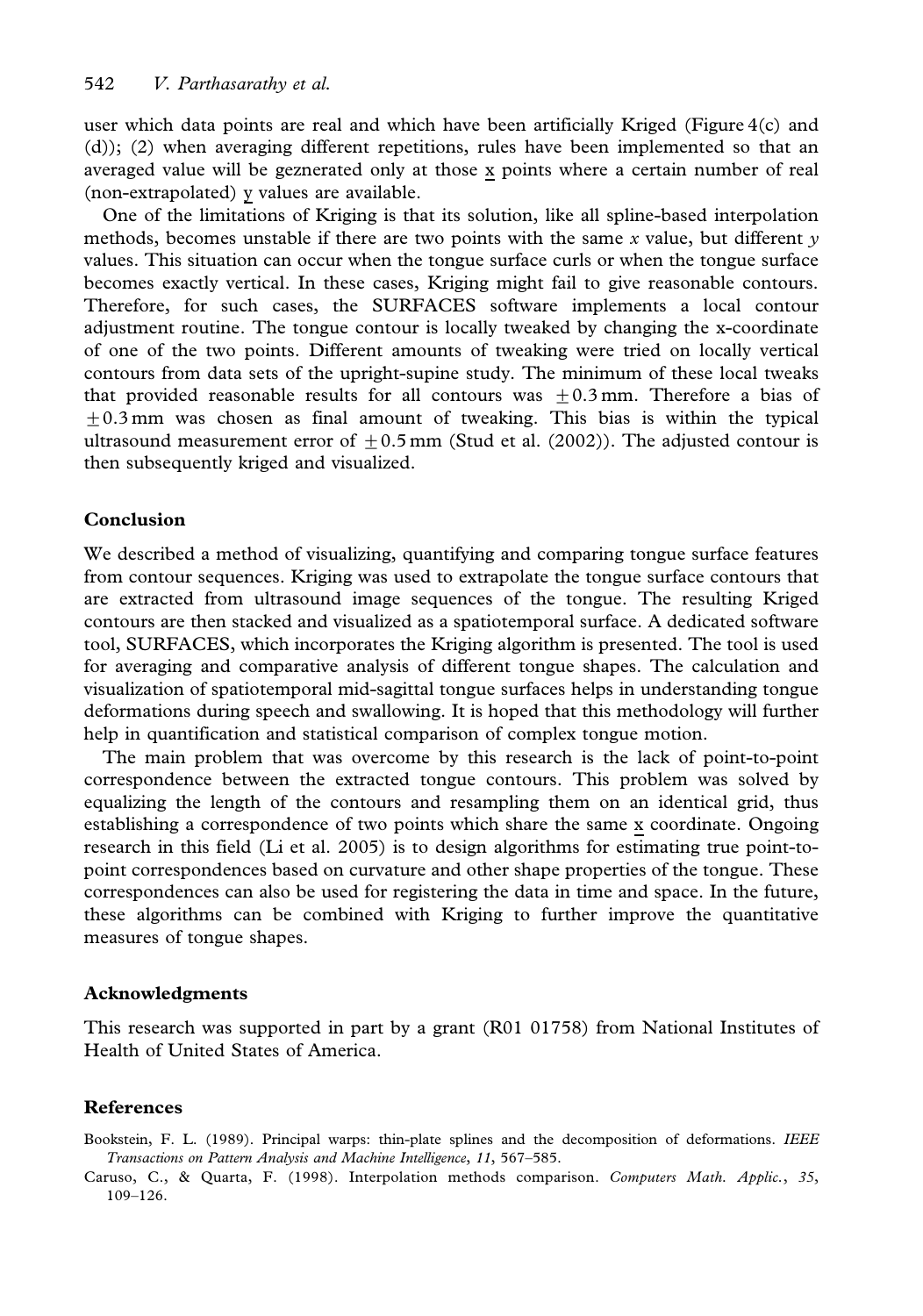- Chi-Fishman, G., Stone, M., & McCall, G. N. (1998). Lingual action in normal sequential swallowing. *Journal of* Speech, Language, and Hearing Research, 41, 771–785.
- Christensen, R. (1991). Linear Models for Multirate, Time series, and Spatial Data. New York: Springer-Verlag.
- Franke, R. (1982). Scattered data interpolation:test of some methods. Mathematics of Computation, 38, 181-200.
- Isaaks, E. H., & Srivastava, R. M. (1989). An introduction to Applied Geostatistics. New York: Oxford University Press.
- Keller, E., & Ostry, D. J. (1983). Computerized measurement of tongue dorsum movements with pulsed-echo ultrasound. Journal of the Acoustical Society of America, 73, 1309-1315.
- Kent, J. T., & Mardia, K. V. (1994). The link between kriging and thin-plate splines. In F. P. Kelly (Ed.), Probability, Statistics and Optimization—A Tribute to Peter Whittle (pp. 325–338). Chichester: John Wiley & Sons.
- Kerwin, W. S. (1999). Space-Time Estimation of left Ventricular Motion from Tagged Magnetic Resonance Images, PhD thesis, Johns Hopkins University.
- Kier, W. M., & Smith, K. K. (1985). Tongue, tentacles and trunks: the biomechanics of movement in muscularhydrostats. Zoological Journal of the Linnean Society, 83, 307-324.
- Kitanidis, P. K. (1997). Introduction to Geostatistics. Cambridge: Cambridge University Press.
- Lancaster, P., & Salkauskas, K. (1986). Curve and Surface Fitting—An Introduction. London: Academic Press.
- Li, M., Kambhamettu, C., & Stone, M. (2003). Snake for band edge extraction and its applications. Proceedings of the Intl. Conf. on Computers, Graphics and Imaging, August.
- Lundberg, A. J., & Stone, M. (1999). Three-dimensional tongue surface reconstruction: Practical considerations for ultrasound data. Journal of the Acoustical Society of America, 105, 2858-2867.
- Noorani, M. (2003). Effect of simulated bite opening on swallowing patterns in normal adults. Master's thesis, Univ. of Maryland Dental School, Baltimore, MD.
- Parrot, R., Stytz, M. R., Amburn, P., & Robinson, D. (1993). Towards statistically optimal interpolation for 3-d medical imaging. IEEE Eng. in Medicine and Biology, September 49–59.
- Ramsay, J. O., & Silverman, B. W. (1997). Functional Data Analysis. New York: Springer.
- Slud, E., Stone, M., Smith, P., & Goldstein, M. Jr. (2002). Principal components representation of the twodimensional coronal tongue surface. Phonetica, 59, 108–133.
- Stone, M. (1991). Imaging the tongue and vocal tract. British Journal of Disorders of Communication, 26, 11–23.
- Stone, M., Crouse, U., & Sutton, M. (2002). Exploring the effects of gravity on tongue motion using ultrasound image sequences. *J. Acoust. Soc. Am.*, 111, 2476.
- Stone, M., Davis, E. P., Douglas, A., NessAiver, M., Gullapalli, R., Levine, W., & Lundberg, A. (2001). Modeling tongue surface contours from cine-mri images. Journal of Speech, Language, and Hearing Research, 44, 1026–1040.
- Stone, M., Goldstein, M. H., & Zhang, Y. (1997). Principal component anlysis of cross sections of tongue shapes in vowel production. Speech Communication, 22, 173–184.
- Stone, M., & Lundberg, A. (1996). Three-dimensional tongue surface shapes of english consonants and vowels. Journal of the Acoustical Society of America, 99, 3728–3737.
- Stone, M., Shawker, T., Talbot, T., & Rich, A. (1988). Cross-sectional tongue shape during the production of vowels. *J. Acoust. Soc. Amer*, 83, 1586-1596.
- Theil, H. (1966). Applied Economic Forecasting. Amsterdam: North-Holland Publishing Company.
- Waston, G. S. (1984). Smoothing and interpolation by kriging and with splines. Math. Geo., 16, 601–615.
- Wein, B., Klajman, S., Huber, W., & Doring, W. H. (1988). Ultrasound examination of coordination disorders of the tongue during swallowing. Nervenzart, 59, 154–158.

## Appendix—Kriging algorithm

Given a contour in terms of  $x_i$  (spatial sampling locations) and  $y_i$  (height of the point from the top of the image), the problem is to estimate the value of a continuous function  $s(\cdot)$  at arbitrary spatial position  $x \in \mathbb{R}$ . Kriging algorithm is applied on the contour to estimate  $\hat{s}(x)$ . The detailed algorithm is given below.

#### Algorithm 1

1. Form the data vector,  $y=[y_1...y_p]$ .